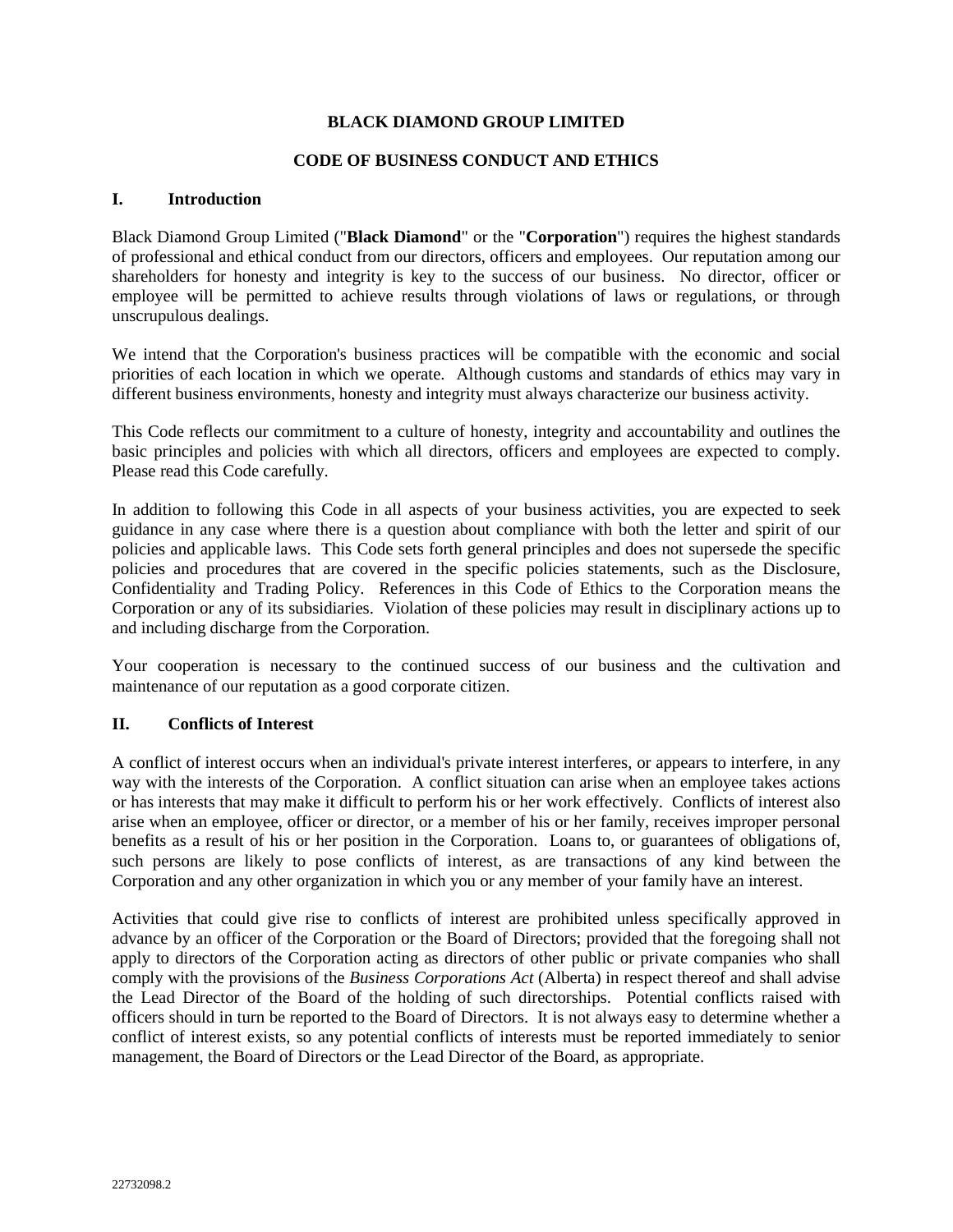## **III. Corporate Opportunities**

Employees, officers and directors are prohibited from taking for themselves personally opportunities that arise through the use of corporate property, information or position and from using corporate property, information or position for personal gain. Employees, officers and directors are also prohibited from competing with the Corporation; provided that the foregoing shall not apply to directors solely as a result of them acting as directors or officers of other companies which they do not control.

# **IV. Confidentiality**

Employees, officers and directors must maintain the confidentiality of information entrusted to them by the Corporation or that otherwise comes into their possession in the course of their employment, except when disclosure is authorized or legally mandated. The obligation to preserve confidential information continues even after you leave the Corporation.

Confidential information includes all non-public information, and information that suppliers and customers have entrusted to us.

# **V. Personal Information**

"Personal Information" is all information about an identifiable individual, other than business contact information. Examples are numerous but include age, birth date, marital status, home address, home telephone number, personal email address, names and ages of dependants, names and contact information of friends and relatives, medical information, remuneration, banking information, etc.

It is important to remember that Personal Information belongs to the individual and generally it must only be collected, used, or disclosed to third parties if the appropriate consent of the individual to do so has been obtained. It is the Corporation's policy to obtain consent from the individual in situations where there is any doubt as to whether or not consent is required. Additionally, since the Corporation's entitlement to collect, use or disclose that information will be limited to specific and reasonable purposes associated with the Corporation's business, employees, officers and directors must ensure by all reasonable means that such information, while in the Corporation's custody or under its control, is not accessed, used or disclosed for other purposes or by people who do not have a valid reason to have access to it. Failure to protect Personal Information can expose the Corporation to serious liability.

## **VI. Protection and Proper Use of Corporation Assets**

All employees, officers and directors should endeavour to protect the Corporation's assets and ensure their efficient use. Theft, carelessness and waste have a direct impact on the Corporation's profitability. Any suspected incidents of fraud or theft should be immediately reported for investigation.

Corporation assets, such as funds, products or computers, may only be used for legitimate business purposes or other purposes approved by management. Corporation assets may never be used for illegal purposes.

The obligation to protect Corporation assets includes proprietary and confidential information. Proprietary information includes any information that is not generally known to the public or would be helpful to our competitors. Examples of proprietary information are intellectual property, acquisition and business and marketing plans and employee information. The obligation to preserve proprietary information continues even after you leave the Corporation.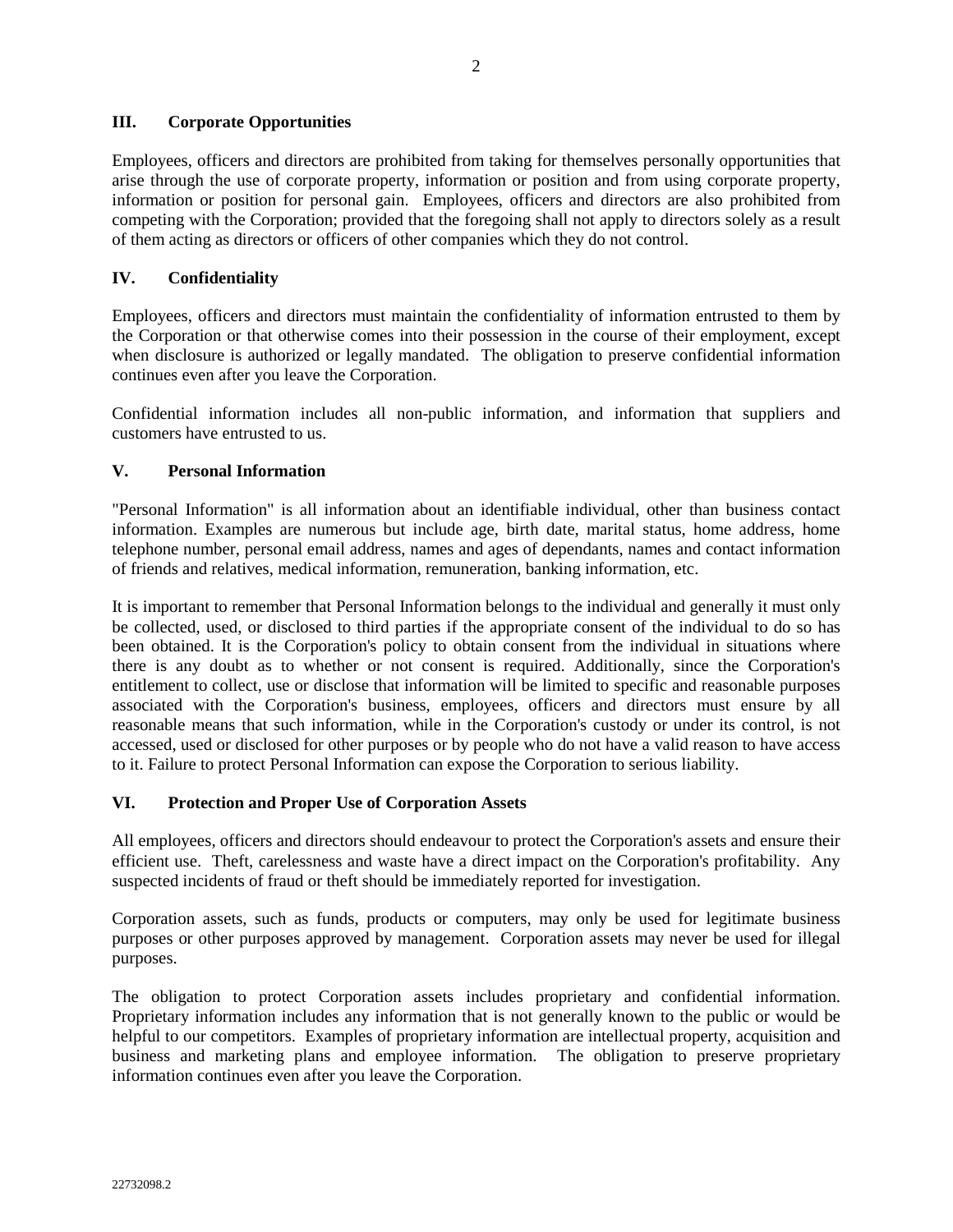#### **VII. Insider Trading**

Insider trading is unethical and illegal. Directors, officers and employees are not allowed to trade in securities of a company while in possession of material non-public information regarding that company. It is also illegal to "tip" or pass on inside information to any other person who might make an investment decision based on that information or pass the information on further. The Corporation has a Disclosure, Confidentiality and Trading Policy, which sets forth your obligations in respect of trading in the Corporation's securities.

## **VIII. Fair Dealing**

Each employee, officer and director should endeavour to deal fairly with the Corporation's customers, suppliers, competitors and employees. No employee, officer or director should take unfair advantage of anyone through illegal conduct, manipulation, concealment, abuse of privileged information, misrepresentation of material facts or any other unfair-dealing practice.

## **IX. Compliance with Laws, Rules and Regulations**

Compliance with both the letter and spirit of all laws, rules and regulations applicable to our business is critical to our reputation and continued success. All employees, officers and directors must respect and obey the laws of the cities, provinces and countries in which we operate and avoid even the appearance of impropriety.

#### **X. Compliance with Environmental Laws**

The Corporation is sensitive to the environmental, health and safety consequences of its operations. Accordingly, the Corporation is in strict compliance with all applicable Federal and Provincial environmental laws and regulations. If any employee has any doubt as to the applicability or meaning of a particular environmental, health or safety regulation, he or she should discuss the matter with a member of the Corporation's senior management. Employees, officers and directors must immediately report any environmental concern to their supervisor or manager, or alternatively, to the persons identified at the end of this Code.

#### **XI. Compliance with Policies**

The Corporation may from time to time adopt more detailed policies and procedures with regard to certain areas covered by this Code and other matters not mentioned in this Code. Compliance with this Code and compliance with the Corporation's other policies and procedures are a fundamental term of employment for every employee and officer, and are a fundamental term of every consulting or contracting relationship.

## **XII. Discrimination and Harassment**

We value the diversity of our employees and are committed to providing equal opportunity in all aspects of employment. Abusive, harassing or offensive conduct is unacceptable, whether verbal, physical or visual. Examples include derogatory comments based on racial or ethnic characteristics and unwelcome sexual advances. Employees are encouraged to speak to their supervisor or manager of human resources when a co-worker's conduct makes them uncomfortable, and to report harassment when it occurs.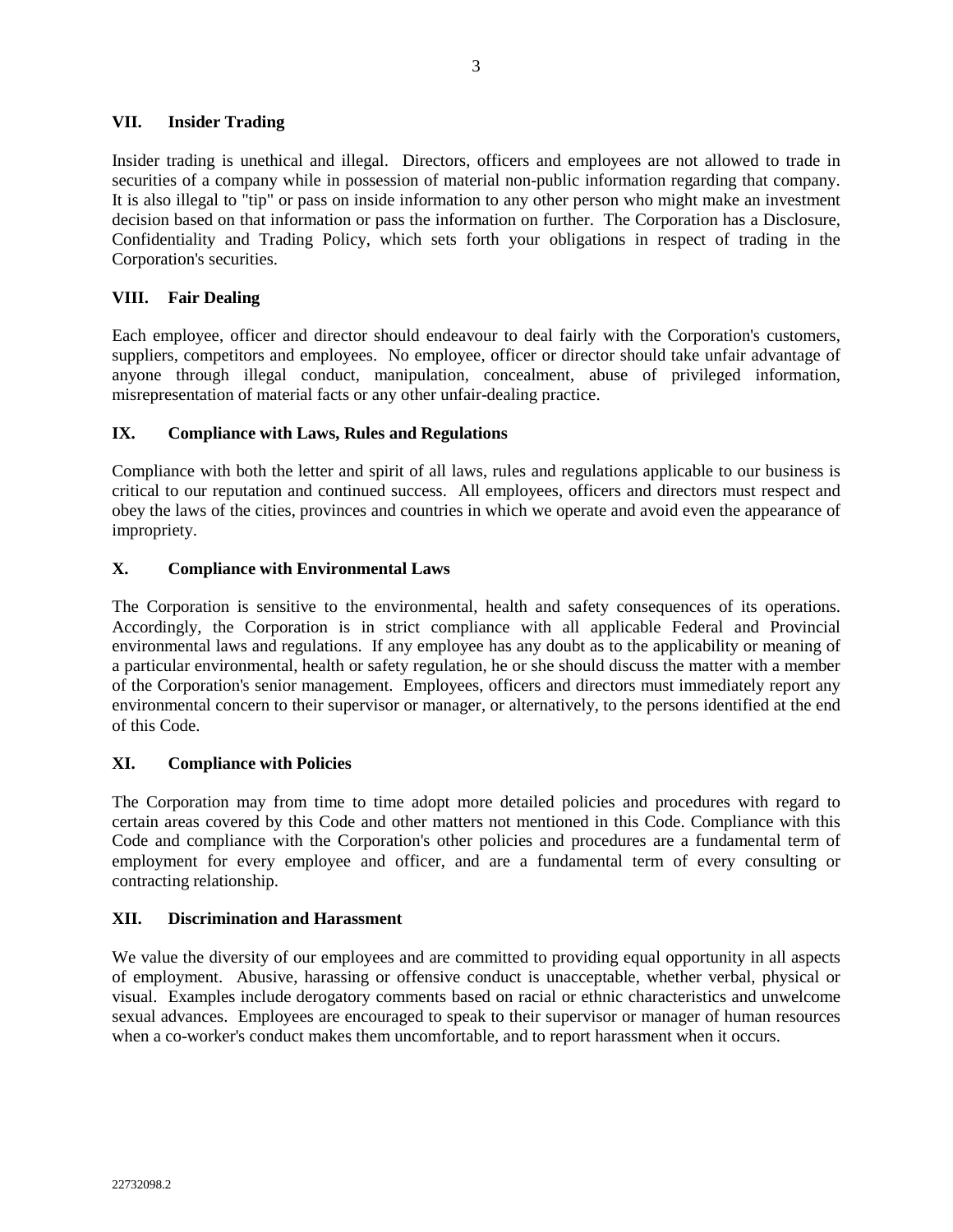#### **XIII. Safety and Health**

We are all responsible for maintaining a safe workplace by following safety and health rules and practices. The Corporation is committed to keeping its workplaces free from hazards. Please report any accidents, injuries, unsafe equipment, practices or conditions immediately to a supervisor or other designated person. Threats or acts of violence or physical intimidation are prohibited.

In order to protect the safety of all employees, the environment and third parties, employees and officers must report to work free from the influence of any substance that could prevent them from conducting work activities safely and effectively.

## **XIV. Accuracy of Corporation Records and Reporting**

Honest and accurate recording and reporting of information is critical to our ability to make responsible business decisions. The Corporation's accounting records are relied upon to produce reports for the Corporation's management, shareholders, creditors, governmental agencies and others. Our financial statements and the books and records on which they are based must accurately reflect all corporate transactions and conform to all legal and accounting requirements and our system of internal controls.

All employees have a responsibility to ensure that the Corporation's accounting records do not contain any false or intentionally misleading entries. We do not permit intentional misclassification of transactions as to accounts, departments or accounting periods. All transactions must be supported by accurate documentation in reasonable detail and recorded in the proper account and in the proper accounting period.

Business records and communications often become public through legal or regulatory investigations or the media. We should avoid exaggeration, derogatory remarks, legal conclusions or inappropriate characterizations of people and companies. This applies to communications of all kinds, including email and informal notes or interoffice memos. Records should be retained and destroyed in accordance with appropriate business practices and applicable laws.

## **XV. Use of E-Mail and Internet Services**

E-Mail systems and Internet services are provided to help us do work. Incidental and occasional personal use is permitted, but never for personal gain or any improper purpose. Also remember that "flooding" our systems with junk mail and trivia hampers the ability of our systems to handle legitimate company business and is prohibited.

Your messages (including voice mail) and computer information are considered company property and you should not have any expectation of privacy. Unless prohibited by law, the Corporation reserves the right to access your e-mail communication, and disclose this information as necessary for business purposes. Use good judgment, and do not access, send messages or store any information on your work computer that you would not want to be seen or heard by other individuals.

## **XVI. Political Activities and Contributions**

We respect and support the right of our employees to participate in political activities. However, these activities should not be conducted on Corporation time or involve the use of any Corporation resources. Employees will not be reimbursed for personal political contributions.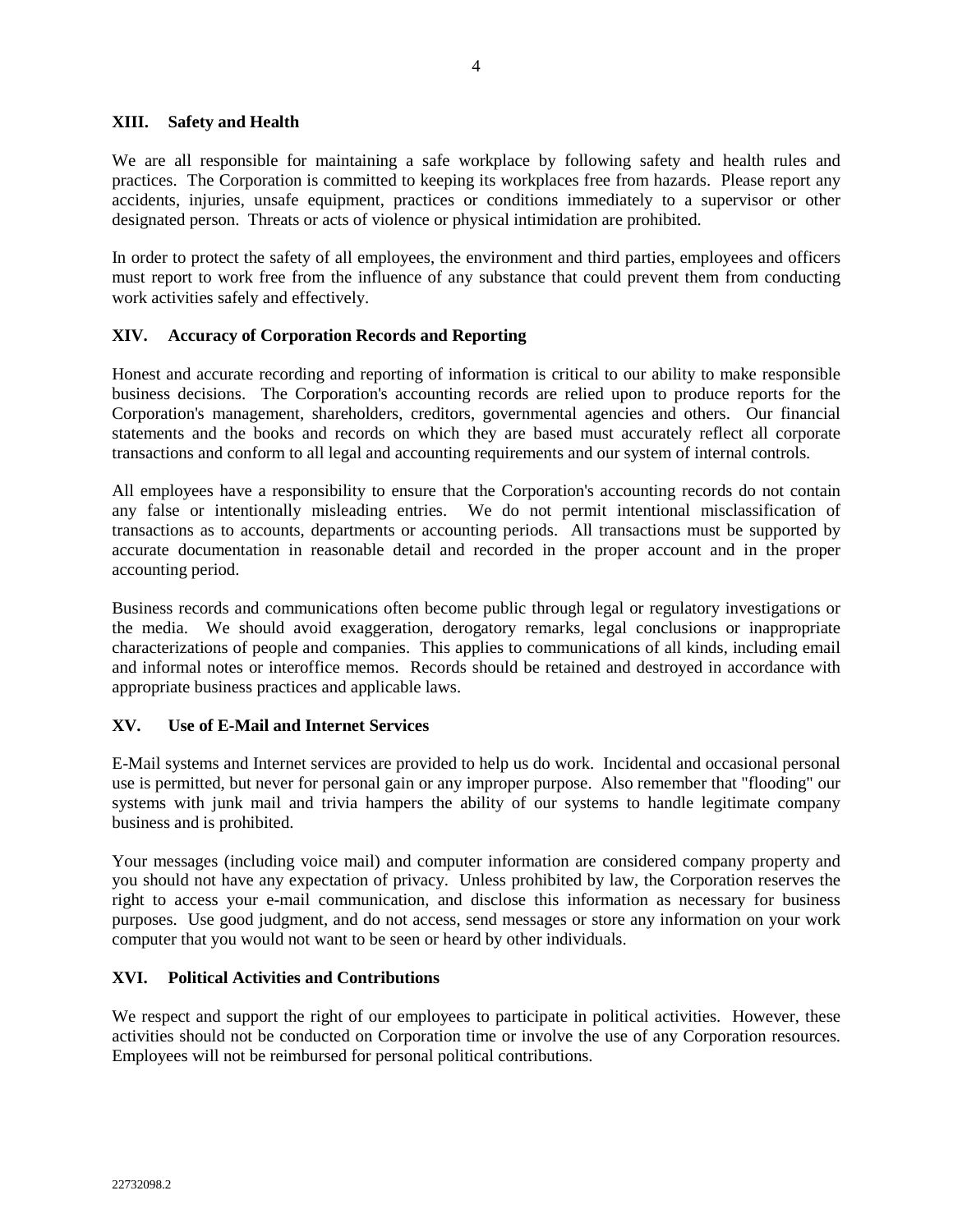We may occasionally express our views on local and national issues that affect our operations. In such cases, Corporation funds and resources may be used, but only when permitted by law and by our strict Corporation guidelines. The Corporation may also make limited contributions to political parties or candidates in jurisdictions where it is legal and customary to do so. The Corporation may pay related administrative and solicitation costs for political action committees formed in accordance with applicable laws and regulations. No employee may make or commit to political contributions on behalf of the Corporation without the approval of the Chief Executive Officer and the Chief Financial Officer of the Corporation.

# **XVII. Illicit Payments**

Unlawful or unethical behaviour in the Corporation's workforce is not tolerated, including soliciting, accepting, or paying bribes or other illicit payments for any purpose. Situations where judgment might be influenced or appears to be influenced by improper considerations must be avoided. Payment or acceptance of any "kickbacks" from a contractor or other external party is prohibited.

## **XVIII. Payments to Officials**

Employees and officers must comply with all laws prohibiting improper payments to officials, including the *Corruption of Foreign Public Officials Act of Canada*. These laws make it an offence to make or offer a payment, gift or other benefit, whether directly, or indirectly through a third party acting on the Corporation's behalf, to an official (as defined in the *Corruption of Foreign Public Officials Act of Canada*) in order to induce favorable business treatment, such as obtaining or retaining business, permits or some other advantage in the course of business. Such prohibitions are very broad and include payments, gifts or benefits given to another person where they are for the benefit of an official, payments made to low-ranking employees of a government and small payments made solely to expedite or secure the performance of routine government actions which are sometimes referred to as "facilitation" payments.

There is a narrow exception to the foregoing prohibitions for cash payments made in exigent circumstances, that is when life, safety, or health is at risk, in which case such payments are generally permitted. The protection of property is generally not an exigent circumstance. Where possible, the making of such a payment in exigent circumstances should be reviewed with senior management prior to such a payment being made, but certainly as soon as possible after the payment is made. Such payments should be accurately recorded and identified in expense reports.

## **XIX. Reporting of any Illegal or Unethical Behaviour**

We have a strong commitment to conduct our business in a lawful and ethical manner. Employees are encouraged to talk to supervisors, managers or other appropriate personnel when in doubt about the best course of action in a particular situation and to report violations of laws, rules, regulations or this Code. We prohibit retaliatory action against any employee who, in good faith, reports a possible violation. It is unacceptable to file a report knowing it to be false.

## **XX. Directors Role in the Code of Business Conduct and Ethics**

To the extent that management is unable to make a determination as to whether a breach of this Code has taken place, the Board of Directors will review any alleged breach of the Code to determine if a breach has occurred.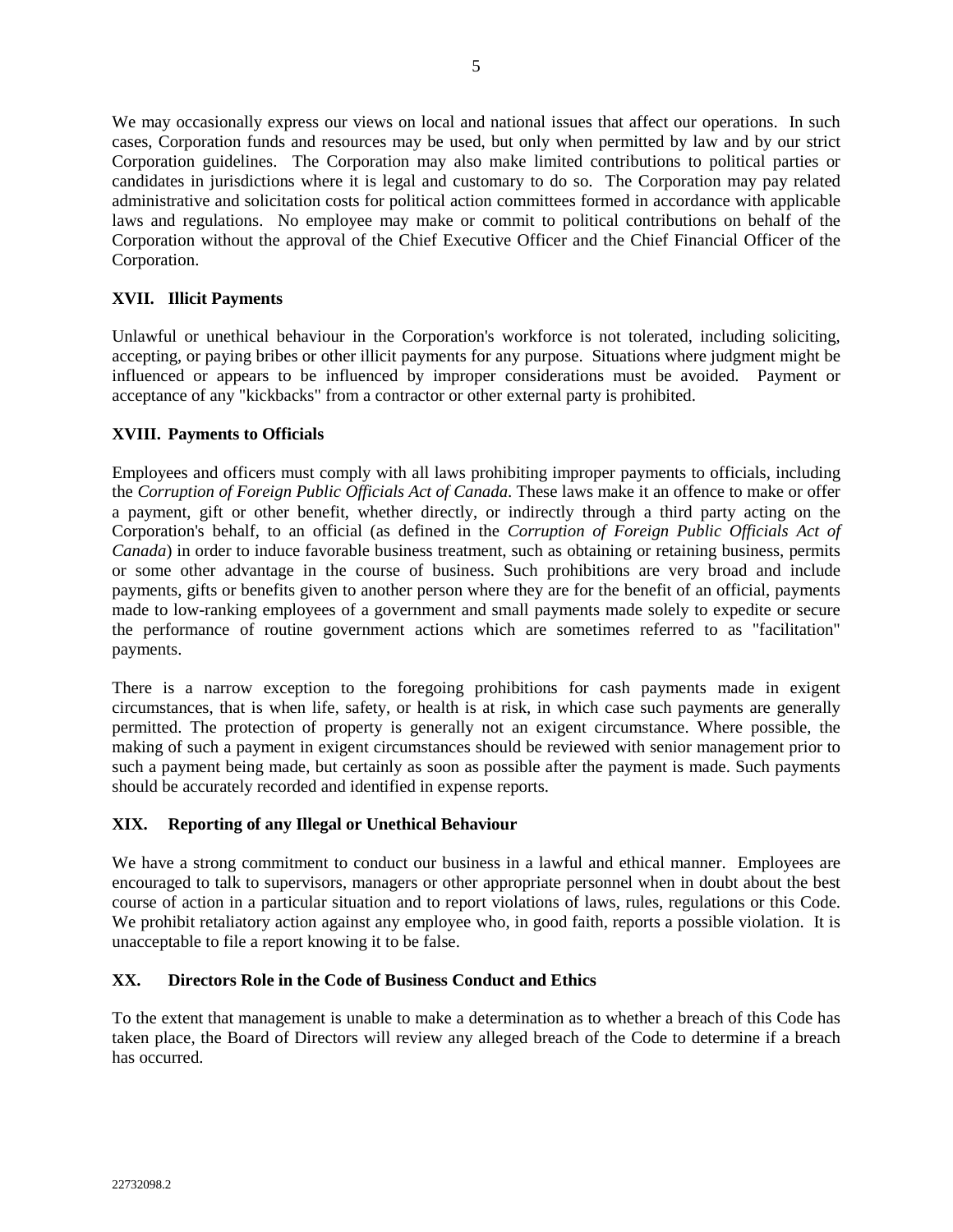Any waiver of this Code for executive officers or directors will be made only by the Board of Directors or a committee of the Board of Directors and conduct by a director or executive officer which constitutes a material departure from this Code may be promptly disclosed if required by law or stock exchange regulation.

# **XXI. Compliance Procedures**

This Code cannot, and is not intended to, address all of the situations you may encounter. There will be occasions where you are confronted by circumstances not covered by policy or procedure and where you must make a judgment as to the appropriate course of action. In those circumstances we encourage you to use your common sense, and to contact your supervisor, manager or a member of human resources for guidance.

If you do not feel comfortable discussing the matter with your supervisor or manager of human resources, please contact Trevor Haynes, President and Chief Executive Officer; Toby LaBrie, Executive Vice-President and Chief Financial Officer; Yvan Moquin, General Manager, Legal; or Robert Wagemakers, Lead Director. Their numbers are (403) 206-4737, (403) 718-5056, (403) 718-5061 and (403) 206-4747, respectively.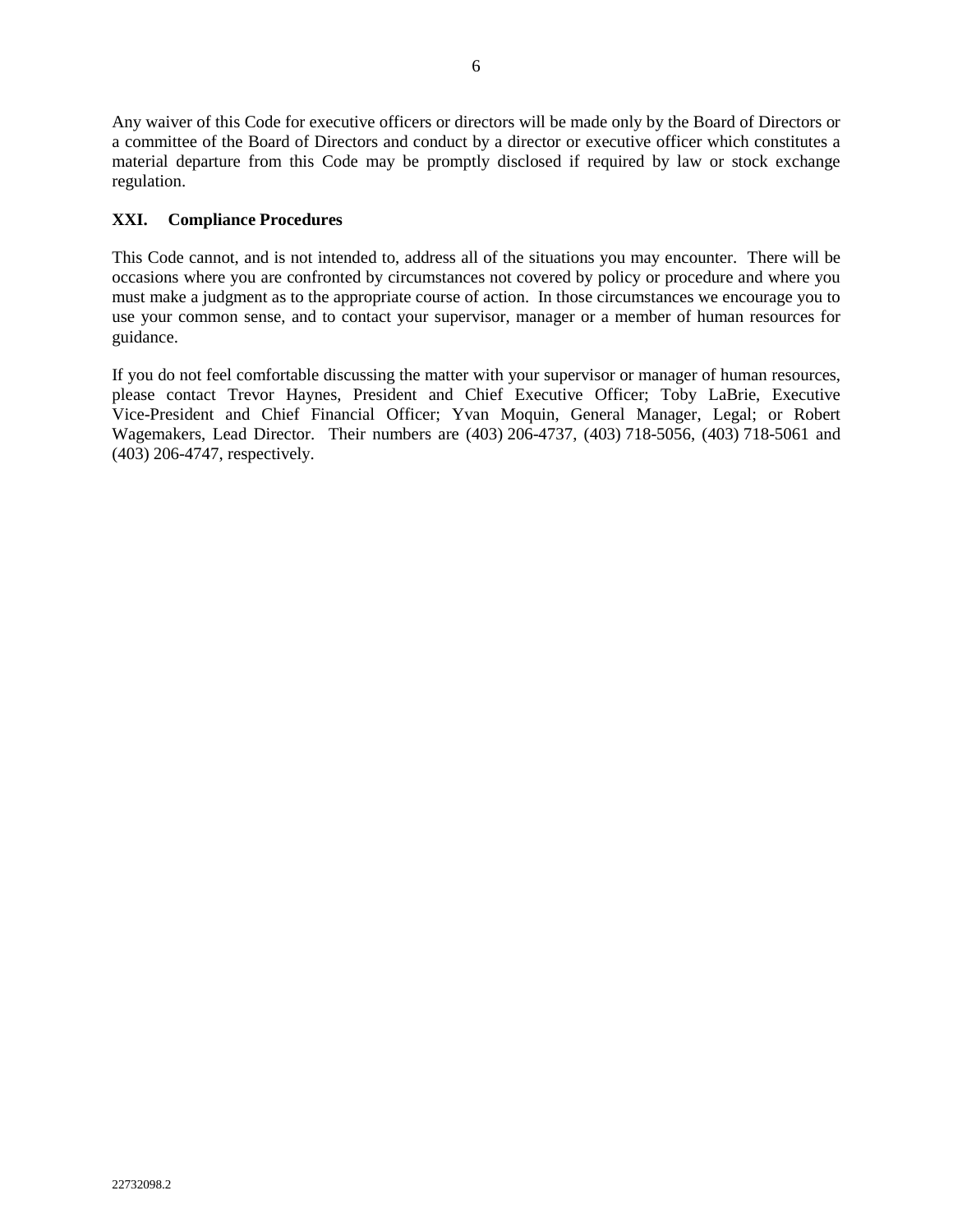## **CODE OF ETHICS FOR SENIOR OFFICERS**

## **I. Introduction**

This Code of Ethics for Senior Officers of Black Diamond Group Limited (the "**Corporation**") is applicable to the Corporation's senior officers, the Corporation's principal financial officer and controller or principal accounting officer, or any person performing similar functions. References in this Code of Ethics to the Corporation means the Corporation or any of its subsidiaries. "**Senior Officers**" means (i) the chair or a vice-chair of the board of directors, the president, a vice-president, the secretary, the treasurer or the general manager of a company or any other individual who performs functions for an issuer similar to those normally performed by an individual occupying any such office; and (ii) each of the five highest paid employees of an issuer, including any individual referred to in clause (i).

While we expect honest and ethical conduct in all aspects of Corporation business from all employees, we expect the highest possible standards from our Senior Officers. You are setting an example for other employees and we expect you to foster a culture of transparency, integrity and honesty. Compliance with this Code and the Code of Business Conduct and Ethics is a condition to your employment and any violations will be dealt with severely.

# **II. Conflicts of Interest**

A conflict of interest occurs when your private interests interfere, or appear to interfere, in any way, with the interests of the Corporation as a whole. A conflict situation can arise when you take action or have interests that may make it difficult for you to perform your work effectively. Conflicts of interest also arise when you, or a member of your family, receives improper personal benefits as a result of your position in the Corporation. Loans to, or guarantees of obligations of, any employees, officers, directors or any of their family members are likely to pose conflicts of interest, as are transactions of any kind between the Corporation and any other organization in which you or any member of your family have an interest. You are also prohibited from competing with the Corporation.

Engaging in any conduct that represents a conflict of interest is prohibited.

*As a Senior Officer of the Corporation, it is imperative that you avoid any investment, interest or association which interferes, might interfere, or might be thought to interfere, with your independent exercise of judgment in the Corporation's best interest. Any potential conflicts of interests must be reported immediately to the Lead Director of the Board of Directors of the Corporation.* 

## **III. Accurate Periodic Reports**

As you are aware, full, fair, accurate, timely and understandable disclosure in our periodic reports is required by securities regulators and essential to the success of our business. Please exercise the highest standard of care in preparing such reports in accordance with the guidelines set forth below.

- All Corporation accounting records, as well as reports produced from those records, must be kept and presented in accordance with the laws of each applicable jurisdiction.
- All records must fairly and accurately reflect the transactions or occurrences to which they relate.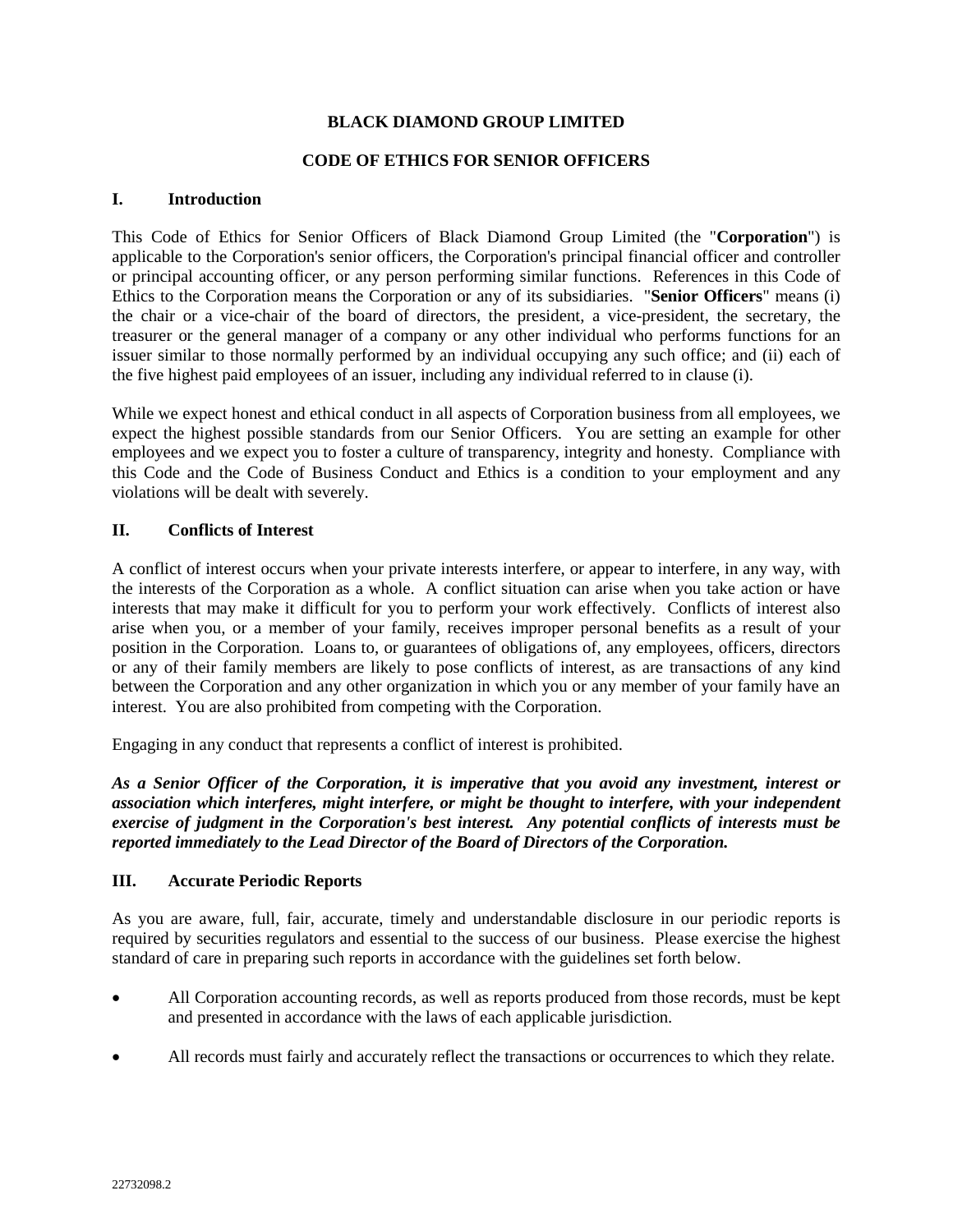- All records must fairly and accurately reflect in reasonable detail the Corporation's assets, liabilities, revenues and expenses.
- The Corporation's accounting records must not contain any false or intentionally misleading entries.
- No transactions will be intentionally misclassified as to accounts, departments or accounting periods.
- All transactions must be supported by accurate documentation in reasonable detail and recorded in the proper account and in the proper accounting period.
- No information will be concealed from the internal auditors or the external auditors.
- Compliance with Generally Accepted Accounting Principles and the Corporation's system of internal accounting controls is required at all times.

#### **IV. Compliance with Laws**

You are expected to comply with both the letter and spirit of all applicable governmental rules and regulations. If you fail to comply with this Code, the Code of Business Conduct and Ethics and applicable laws you will be subject to disciplinary measures, up to and including discharge from the Corporation.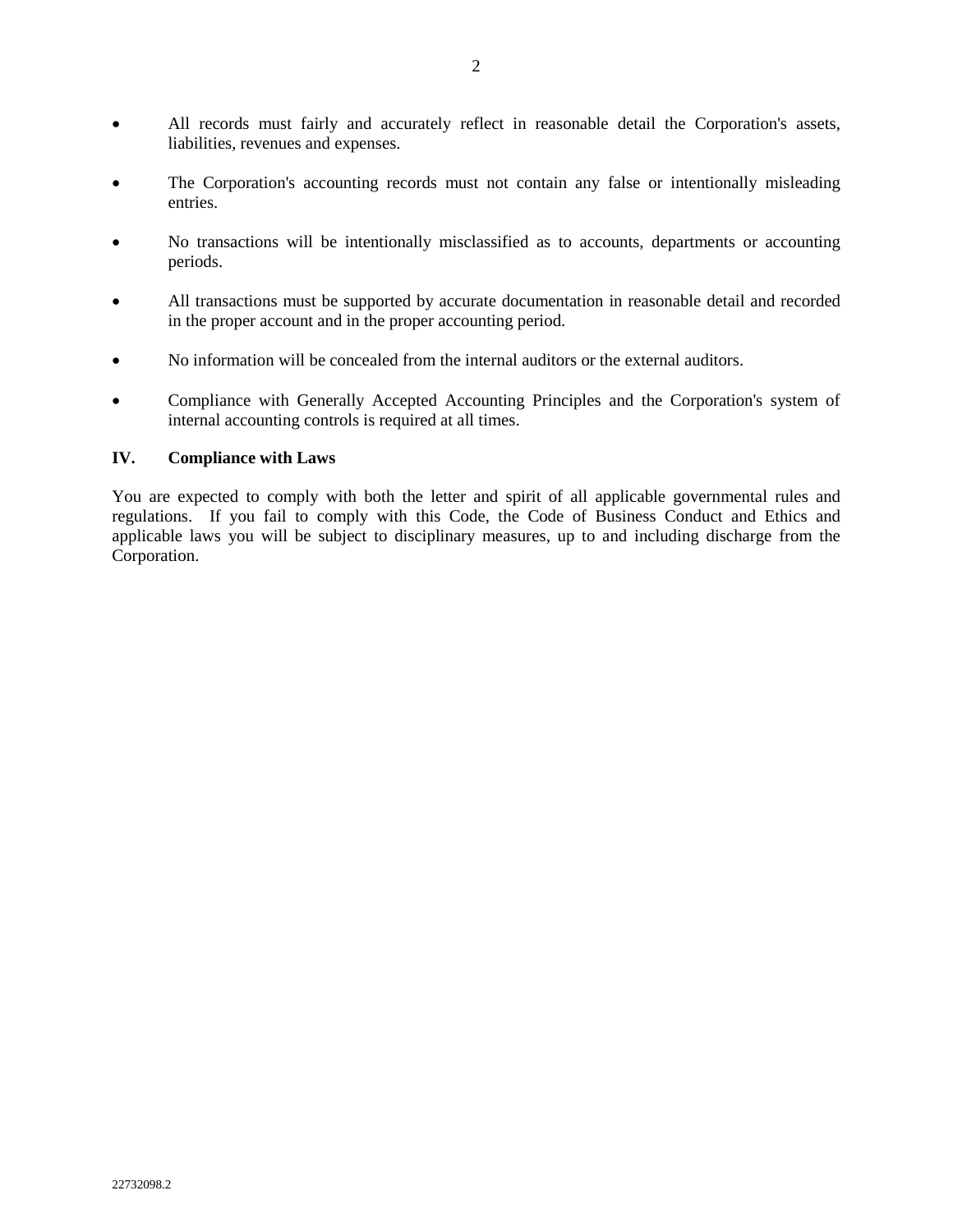## **COMPLIANCE AFFIRMATION FOR SENIOR OFFICERS**

## **I. Affirmation of Compliance**

The undersigned certifies that he or she has received and read the Code of Business Conduct and Ethics and the Code of Ethics for Senior Officers and agrees to abide by the policies summarized therein.

# **II. Affirmation of Legal and Ethical Business Conduct**

By signing this form, the undersigned confirms that, to the best of his or her knowledge and belief, each dealing or transaction to which he or she has been party, directly or indirectly, on behalf of Black Diamond Group Limited or any subsidiary or division thereof (hereinafter collectively called the "**Corporation**"):

- 1. was characterized by honesty and integrity;
- 2. complies with applicable laws and regulations;
- 3. did not involve any unethical dealings, unbooked fees, special favours, benefits or contributions to any private party, government or government agency;
- 4. did not involve any unlawful arrangements with competitors; and
- 5. was recorded and properly described on the Corporation's books.

If there are any exceptions, please describe them on the reverse side.

## **III. Conflict of Interest Questionnaire**

Please answer "Yes" or "No" to the following questions. If the answer to any question is "Yes," full details must be given on the reverse side.

- A. Have you or, to your knowledge, has any member of your immediate family, at any time during the period since the later of: (i) the last time you completed the Compliance Affirmation for Senior Officers; and (ii) the date you became a Senior Officer of the Corporation:
	- 1. engaged, directly or indirectly, in any transaction for the purchase or sale of materials or other property, or services by or to the Corporation, otherwise than in the normal capacity of officer or employee of the Corporation;

Yes\_\_\_\_ No\_\_\_\_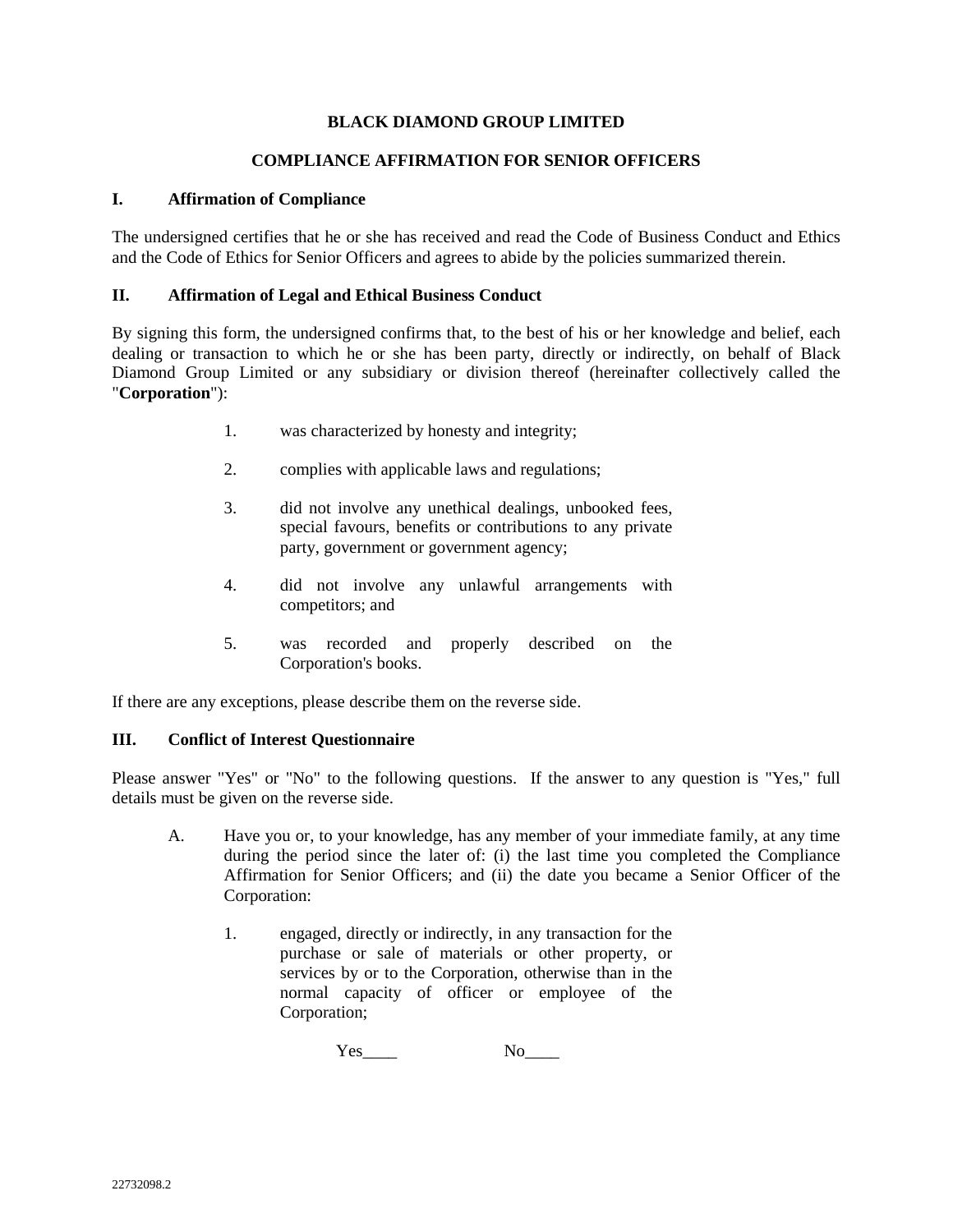2. been an officer, director, partner or employee of any corporation, partnership or other organization which, to your knowledge, has engaged in any transaction described in 1. above with the Corporation;

Yes No

3. been interested monetarily, directly or indirectly, in any organization doing business with the Corporation (unless as a holder of less than 1% of the voting securities issued by a corporation whose securities are publicly traded); and

Yes \_ No\_\_\_\_

4. been a recipient, directly or indirectly, of any payments or material gifts of any kind from or on behalf of any organization doing business with the Corporation (unless by way of dividend or interest payments made by a corporation whose securities are publicly traded)?

# Yes\_\_\_\_ No\_\_\_\_

B. Is any transaction contemplated, involving you or any member of your immediate family, which, if consummated, would be described in answer to any of the preceding items?

Yes No

C. Are you aware of any interest or activity on your part, or on the part of any member of your immediate family, which is in conflict with the interests of the Corporation?

Yes\_\_\_\_ No\_\_\_\_

(Please sign)

Title

Dated **Dates and Street Australian Control**